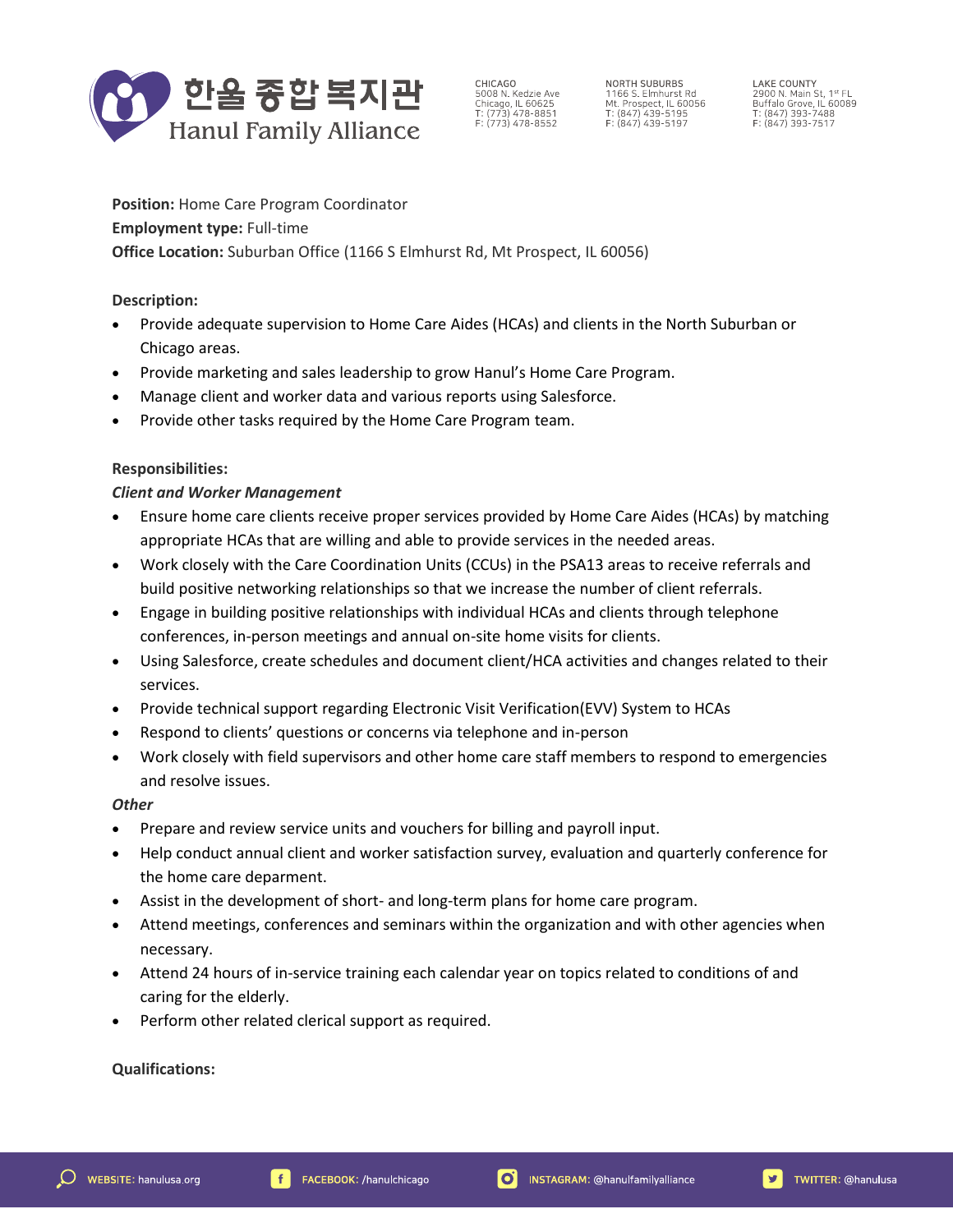

CHICAGO 5008 N. Kedzie Ave<br>Chicago, IL 60625<br>T: (773) 478-8851  $F: (773) 478 - 8552$ 

NORTH SUBURBS 1166 S. Elmhurst Rd<br>Mt. Prospect, IL 60056<br>T: (847) 439-5195  $F: (847) 439 - 5197$ 

**LAKE COUNTY** LANE CUONT<br>
2900 N. Main St, 1<sup>st</sup> FL<br>
Buffalo Grove, IL 60089<br>
T: (847) 393-7488<br>
F: (847) 393-7517

- Bachelor's Degree with experience in social service programs and working with older individuals, or Master's Degree experience in social work or other related fields preferred.
- Combination of skills and experience that indicate that the applicant has the ability to perform the supervisory activities
- Certification of completion of Department sponsored CCP training on policy and procedures, billings, evaluations, home care aide and participant files within 6 months after hired
- Two years or more of experience in the Community Care Program (CCP) or in a comparable human service program preferred.
- Excellent communication and interpersonal skills
- Computer skills, including cloud computing software (G-Suites) and cloud base conferencing software (Zoom), to fulfill required tasks
- Bilingual and bicultural knowledge (Korean-English)
- Passion to work with older adults

**How to Apply:** Submit a resume and a cover letter to **hanul@hanulusa.org**. For any questions, contact us at hanul@hanulusa.org or 773-478-8851.

**Visit Our Website:** [www.hanulusa.org](http://www.hanulusa.org/) [& www.hanulhomecare.org](http://www.hanulhomecare.org/)

All staff, volunteers and clients inside the Hanul office buildings are required to wear a mask at all times.